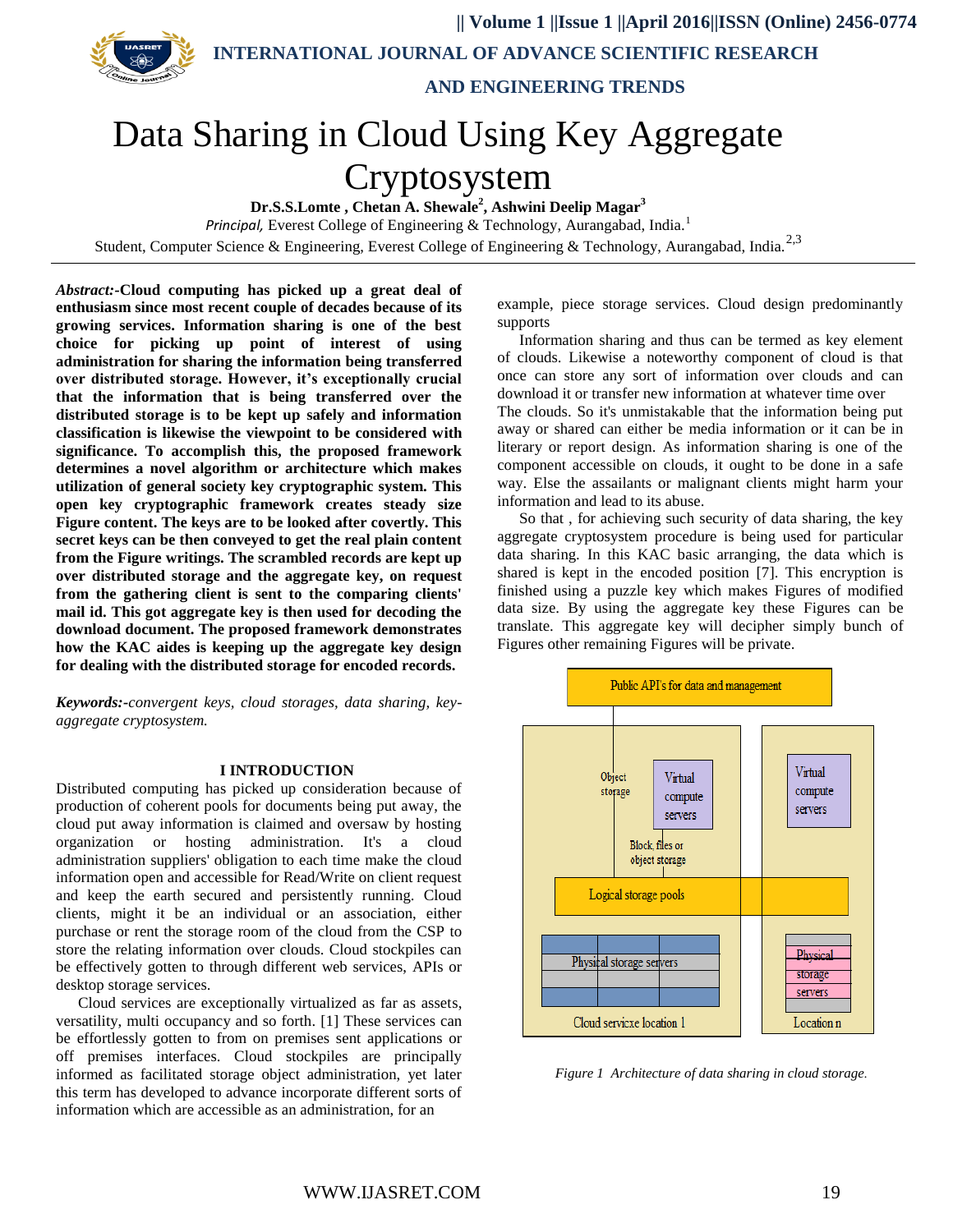

 **|| Volume 1 ||Issue 1 ||April 2016||ISSN (Online) 2456-0774 INTERNATIONAL JOURNAL OF ADVANCE SCIENTIFIC RESEARCH** 

### **AND ENGINEERING TRENDS**

#### **II LITERATURE SURVEY**

The essentialness of data sharing and the need to ensure assurance and security is discussed in different existing articles.

#### *1. Security and privacy in the cloud*

This paper graphs the necessities for finishing assurance and security in the Cloud moreover rapidly plots the essentials for secure data sharing in the Cloud. It gave a review on assurance and security in the Cloud focusing on how protection laws should moreover think about Cloud Figure and what work ought to be conceivable to check security and security breaks of one's close to home data in the Cloud. This researched variables that impact managing information security in Cloud handling. It clears up the vital security necessities for endeavors to appreciate the components of information security in the Cloud. [1]

#### *2. Dynamic Broadcast Encryption*

This framework utilizes Broadcast encryption which enables a supporter to transmit encoded data or information to a plan of customers so that only a concentrated on subset of customers can disentangle the data. Other than above qualities, component show encryption it furthermore allows the safeguarding in order to assemble screen to fuse new people effectively Figured information, and customer unscrambling puzzle keys need not be enrolled again and again, the Aggregation method of reasoning and size of Figure works are stay unaltered and the social affair encryption key requires no change. [2]



*Figure 2 Dynamic Broadcast Encryption*.

#### *3. Data Sharing in Cloud Using Hybrid Cryptosystem*

This system uses the slice of data cloud to encode or unscramble the data. The primary data are at first divided into different cuts, and a while later appropriated to the dispersed

storage. Right when a foreswearing happens, the data proprietor needs just to recoup one cut, and re-scramble and re-disseminate it. The data proprietor recoups the imprint from secure center individual and after that it grants customer to exchange or download the data over the cloud. [3]

#### *4. Cryptographic storage system*

This structure grants sharing of secure record on untrusted servers. It segments records into the social affair of report and scramble each get-together of archive with a unique report key. The data proprietor can bestow the record get-togethers to others by passing on the related lockbox key, where the lockbox key is used to encode the archive piece keys. Regardless, it accomplishes a considerable key transport overhead for broad scale record sharing. Besides, the record key ought to be updated and spread again for a customer disavowal. [4]

#### **III PROPOSED SYSTEM**

 The proposed structure is basically plot on the reason of key aggregation encryption. Here we are using two keys to scramble and interpret the data which are secret key and its aggregate key. The data proprietor makes individuals when all is said in done system parameter and makes a transmit key which is open key pair. Data can be mixed by any customer and he might picks cipher text square associated with the plaintext record which should be encoded. The data proprietor have rights to use the secret key from which he can make an aggregate key which is use for unscrambling of a course of action of cipher text pieces. The both keys can be sent to end customer in to a great degree secure way. The affirmed customer having an aggregate key can unravel any square of cipher text.

This endeavor contain five computations which are used to perform the above operations. These Figureuring's are as below:

*Setup:* the record is made on the untrusted server for sharing of data. This record is created by data proprietor.

*KeyGen:* This Figure is use for the time of open key. The data proprietor creates an open discharge key to encode the data over cloud. He moreover make an aggregate key to get to the square of Figures of compelled size.

*Encrypt:* This algorithm scrambles the data gave by the data proprietor by using the release key. This encoded data is then share among the cloud.

*Extract:* The aggregate key is use for removing the particular bit of the Figures from the Figure record. Regardless, other encoded data stays secure.

Decrypt: The encoded data is then decoded by using the same release key which is use for encryption.

As the above Figure illustrates, the key task is done in component way. The aggregate key is use to unscramble only those Figures which customer needs. This key won't translate the other remaining Figures. The essential encryption and unscrambling is done by the transmit key. In case any customer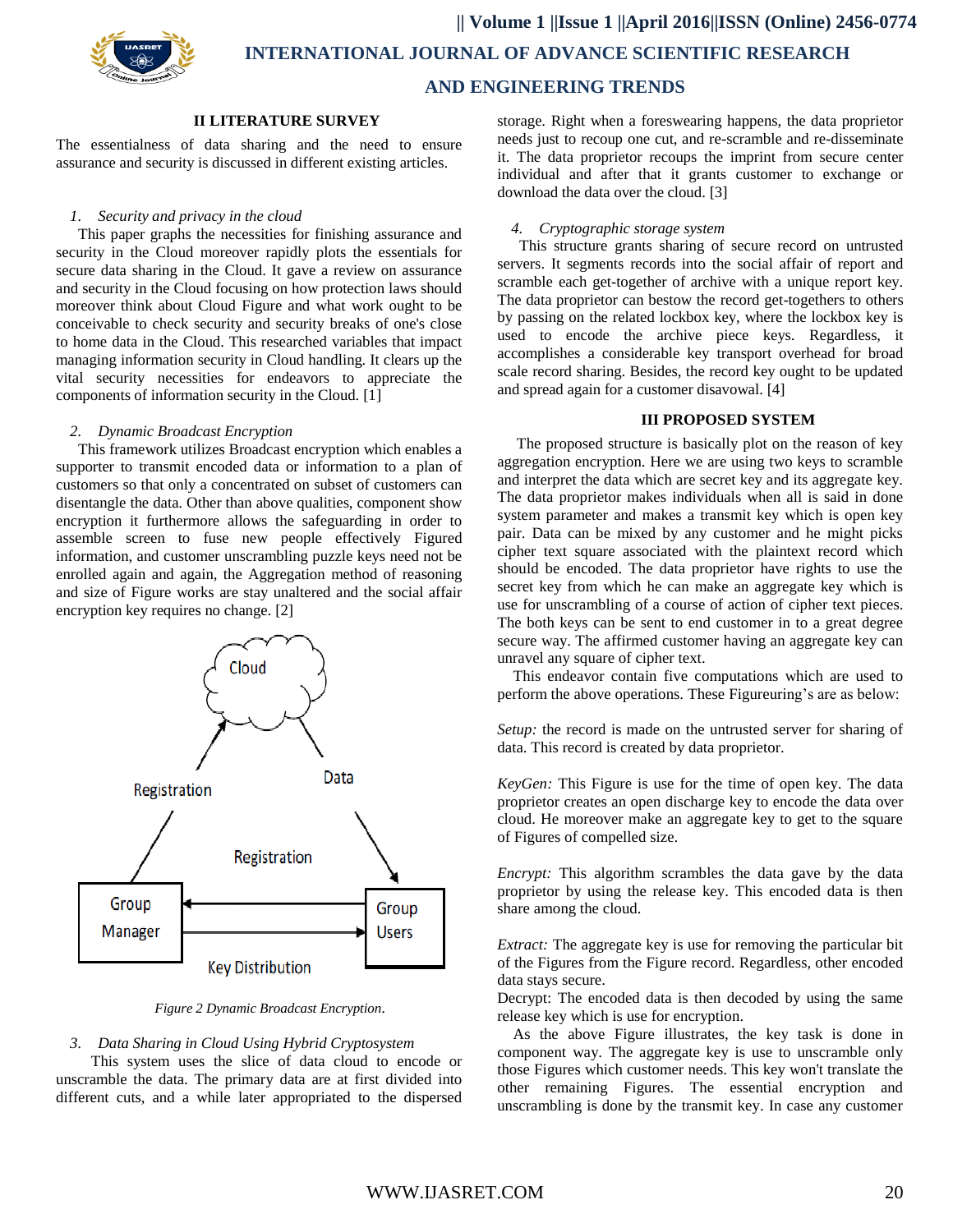

## **|| Volume 1 ||Issue 1 ||April 2016||ISSN (Online) 2456-0774 INTERNATIONAL JOURNAL OF ADVANCE SCIENTIFIC RESEARCH AND ENGINEERING TRENDS**

enters the wrong transmit key or wrong aggregate key then the customer contains will be hindered by the data proprietor. Besides, information which that customer tries to recoup is then included into non grouped storage. Just data proprietor can unblock that customer substance and he might trade the information from non-ordered storage to private storage. The customer can simply get to the data on cloud if he has transmit key and the aggregate key, else he will be piece until the end of time.

#### **IV MATHEMATICAL MODEL**

The proposed framework can be mathematically represented to utilizing set hypothesis as specified underneath:

 $S = \{F, K, M, R, T\}$ 

 $F =$ Files being transferred

 $K = Aggregation$  Keys getting produced according to client demands.

 $M =$  Master key shaped to decode any document.

 $R =$  client demands for document download with record file.

 $T =$  client sort is an Individual client or a gathering client.

Client needs to put the request to get to any common record over the cloud alongside its list. The approved client who has transferred the document can see the client asks for and can advance send the aggregate key to get to the records asked for by the clients. The aggregate keys are created on each request getting acknowledged by the document proprietor. Once the aggregate key if created, it's sent to the asking for client's mail id for security reason. In the event that the client has enlisted as an individual client, his/her records are put away as private documents and consequently can't be shared. This extra element in the proposed framework makes the common cloud go about as a private cloud as well.

#### **V RESULTS AND DISCUSSION**

After successful registration to the framework, client login to the framework. For login, client must need to enter the legitimate username and password. In the event that client entered accreditations are not legitimate then, client can't continue encourage. In the event that client qualifications are substantial then no one but he can continue facilitate.



#### *Figure 4 File Upload*

| ξŪ | balat     | Chrysanthemum.jpg | jN,  | 879394 Bites | 2016-01-31 03:39:29 | F  |
|----|-----------|-------------------|------|--------------|---------------------|----|
| 63 | balat     | newimage1.jpg     | jM,  | 73505 Bites  | 2016-01-31 05:39:07 | C  |
| 78 | balat     | hr2 jpp           | jng  | 495705 Bytes | 2016-02-09 11:03:44 | C  |
| 79 | telat     | doneimage11.jpg   | jng  | 73505 Bites  | 2016-02-09 05:24:15 | n  |
| 80 | balat     | hr3.jpg           | jN,  | 495705 Bytes | 2016-02-09 05:24:43 | f. |
| 81 | balat     | hr4 jpg           | jŊ   | 495705 Bytes | 2016-02-09 05:53:53 | O  |
| 82 | balat     | word17.docx       | docx | 11321 Bites  | 2016-02-09 06:06:07 | O  |
| 84 | balat     | felte1#           | 箧    | 4555 Bries   | 2016-03-07 10:03:41 | D  |
| 85 | balat     | felte2.ttl        | t    | 4565 Bries   | 2016-03-07 10:04:27 | П  |
| 88 | divashree | manis1.bt         | 鸉    | 38 Bitles    | 2016-03-19 03:33:44 | ø  |
| 89 | divastree | maris2td          | tť   | 38 Bytes     | 2016-03-19 03:37:43 | Ø  |

*Figure 5 Send key requests*

Clients can download the document. For record download, client first enters the aggregate key got over the mail in the content box. At back end the entered aggregate key is splitted and apply the legitimate key to the document which ought to download. On the off chance that key is substantial then just record will be unscrambled legitimately and downloaded, else encoded information is downloaded.

| Washree |                                       |               |                 |                    |                      |              |                   |               |
|---------|---------------------------------------|---------------|-----------------|--------------------|----------------------|--------------|-------------------|---------------|
|         |                                       |               |                 | <b>FILES</b>       |                      |              |                   |               |
|         |                                       |               |                 | manisha            |                      |              |                   |               |
| File Id | Group Member/ UserName                | FileName      | FileType        | FileSize           | Uploaded Date        | Key          | Download          | SendKey       |
| 88      | divyashree                            | manis1.bd     | <b>bt</b>       | 38 Bytes           | 2016-03-19 03:33:44  | 456          | J                 | Ø.            |
| 89      | divyashree                            | manis2.bd     | bt              | 38 Bytes           | 2016-03-19 03:37:43  | 789          | ı                 | J             |
|         |                                       |               |                 | Submit Query       |                      |              |                   |               |
|         |                                       |               |                 | <b>GROUP FILES</b> |                      |              |                   |               |
| 0.111   | Pleasure Morrish and Council Laurence |               |                 | <b>PRINTING</b>    |                      | <b>PHONE</b> | <b>Processing</b> |               |
|         | <b>HOME</b>                           | <b>UPLOAD</b> | <b>DOWNLOAD</b> |                    | <b>GROUP MEMBERS</b> |              | <b>HISTORY</b>    | <b>LOGOUT</b> |

*Figure 6 Send key*

The proposed framework is actualized and tried on 4 clients with respect to result examination where every client transferred 10 documents. So when all is said in done situation if all out documents were to be checked, 40 records were transferred and which would have required 40 separate keys to be put away and shared while client asked for the documents.

| manis.txt                              |                                                        |  |  |  |  |
|----------------------------------------|--------------------------------------------------------|--|--|--|--|
| which is: Text Document                |                                                        |  |  |  |  |
| from: http://localhost:8081            |                                                        |  |  |  |  |
| What should Firefox do with this file? |                                                        |  |  |  |  |
| O Open with                            | Notepad (default)                                      |  |  |  |  |
| Save File                              |                                                        |  |  |  |  |
|                                        | Do this automatically for files like this from now on. |  |  |  |  |
|                                        |                                                        |  |  |  |  |